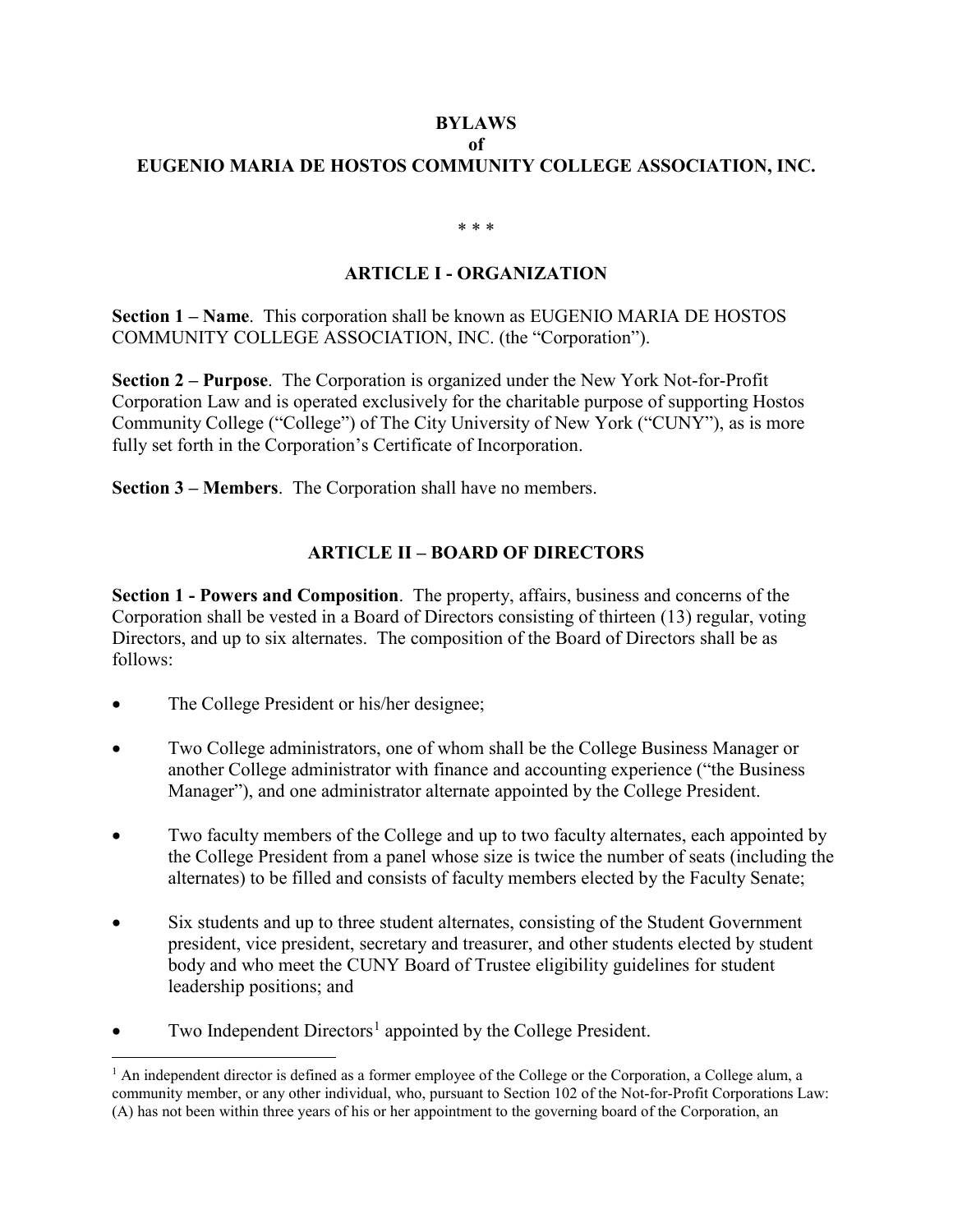**Section 2 - Term of Office**. Each faculty and Independent Director shall be elected or appointed for a three-year term to serve until his or her successor is elected or appointed and qualified. Each student Director shall serve for a one-year term and until his or her successor is elected or appointed and qualified. Directors may be elected or appointed to consecutive terms.

**Section 3 – Qualification**. Each Director shall be eighteen years of age or older. Each administration and faculty Director shall be a full-time employee of the College.

**Section 4 – Removal**. Any Director who ceases to occupy the position that qualified him or her to be elected or appointed as a Director will cease to be a Director. The College President may at any time remove a Director whom he or she has appointed. A Director may also be removed by the Board for cause, such as excessive absences or violation of these By-laws, upon the affirmative vote of eight members of the Board (i.e., a two-thirds majority of the Board not counting the Director whose removal is being considered, although that individual has the right to vote on the matter) at any regular meeting or special meeting of the Board called for that purpose, provided that due notice of the proposed action is given to the full membership of the Board.

**Section 5 – Vacancies**. Vacancies on the Board shall be filled as follows:

- Administration and Independent Director vacancies shall be filled by the College President.
- Faculty Director vacancies shall be filled by the College President with the faculty alternate, and if there is no alternate, from a list of nominees submitted by the College Council that is twice the size of the number of vacancies to be filled.
	- Student Director vacancies shall be filled by the Student Government president from among the student alternates, and if there are no alternates, from the Student Government members elected by the student body.

employee of the Corporation, CUNY or the Research Foundation of CUNY; and (B) does not have a relative who is, or has been within three years of the individual's appointment to the governing board, a key employee of the Corporation, CUNY or the Research Foundation of CUNY; and (C) has not received, and does not have a relative who has received, in any of the three fiscal years prior to the individual's appointment to the governing board, more than \$10,000 in direct compensation from the Corporation, CUNY or the Research Foundation of CUNY (other than reimbursement for expenses reasonably incurred as a director or reasonable compensation for service as a director as permitted by the Not-for-Profit Corporations Law); and (D) is not a current employee of or does not have a substantial financial interest in, and does not have relative who is a current officer of or has a substantial financial interest in, any entity that has made payments to, or received payments from, the Corporation, CUNY or the Research Foundation of CUNY for property or services in an amount which, in any of the three fiscal years prior to the individual's appointment to the governing board, exceeds the lesser of \$25,000 or 2% of such entity's consolidated gross revenues. For purposes of this definition, "payment" does not include charitable contributions.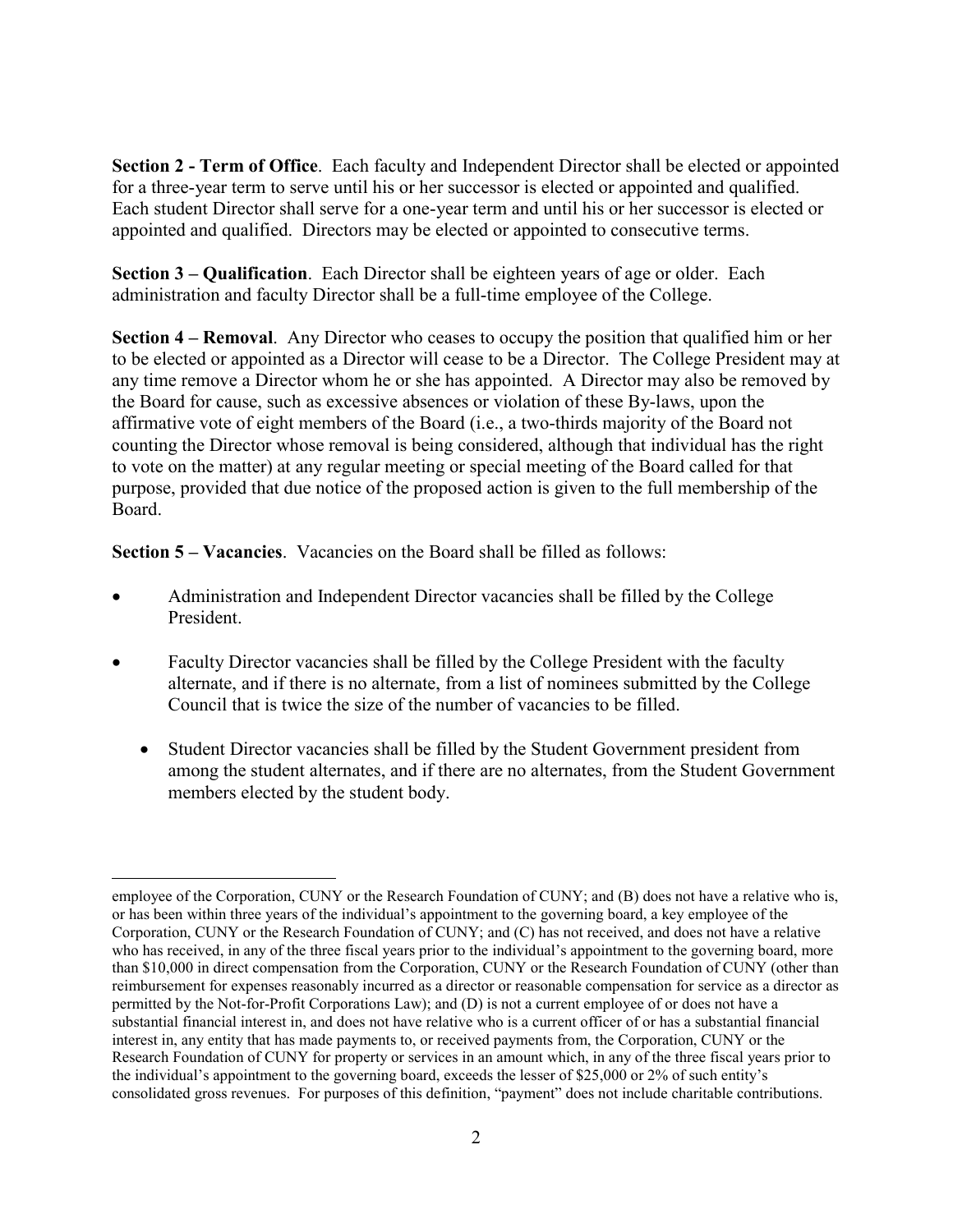However, if a vacancy remains unfilled for three months after it occurs, and by reason of the absence, illness, or other inability of one or more of the remaining Directors a quorum of the Board cannot be obtained, a majority of the remaining Directors may appoint a Director from the relevant constituent group to fill the vacancy. A Director elected or appointed to fill a vacancy will hold office until his or her successor is elected or appointed and qualified.

**Section 6 – Compensation**. No Director shall receive any compensation from the Corporation for services performed in his or her official capacity, but Directors may be reimbursed for reasonable expenses incurred in the performance of official duties. This Section does not preclude any Director from serving the Corporation in any other capacity or from receiving compensation for services in such other capacity, including reimbursement for his or her related expenses.

## **ARTICLE III – MEETINGS OF THE BOARD OF DIRECTORS**

**Section 1 - Time and Place**. Meetings of the Board of Directors may be held at such times and places as the Board of Directors determine.

**Section 2 - Annual Meeting**. The first regular meeting of the College's fall semester each year will be the Annual Meeting of the Board of Directors, for the presentation by the Chair and the Treasurer of the annual financial report of the Corporation for the prior year and of current year financial priorities and objectives and for the transaction of such other business as may properly come before the meeting.

**Section 3 - Regular Meetings**. The Board of Directors shall hold a minimum of two regular meetings each semester.

**Section 4 - Special Meetings**. Special meetings of the Board of Directors may be held at any time upon the call of the Chair of the Corporation, or upon the written request of Directors constituting not less than one fifth of the Board, directed to the Chair or the Secretary.

**Section 5 - Notice**. Notice of every meeting of the Board of Directors shall be given personally, by electronic mail, or by U.S. mail to each Director at least seven days before the day on which the meeting is to be held. Each such notice shall state the time and the place where the meeting is to be held. Notices given by mail or by electronic mail are deemed to be given when dispatched or mailed, as the case may be, and shall be sent to each Director at his or her address as it appears in the records of the Corporation.

**Section 6 - Waiver**. No notice of the time, place or purpose of any meeting of the Board of Directors need be given to any Director who submits to the Chair or Secretary of the Corporation a signed waiver of notice, either before or after the meeting, or who attends the meeting without protesting, prior to or at its commencement, the lack of notice to the Director. Such waiver of notice may be written or electronic.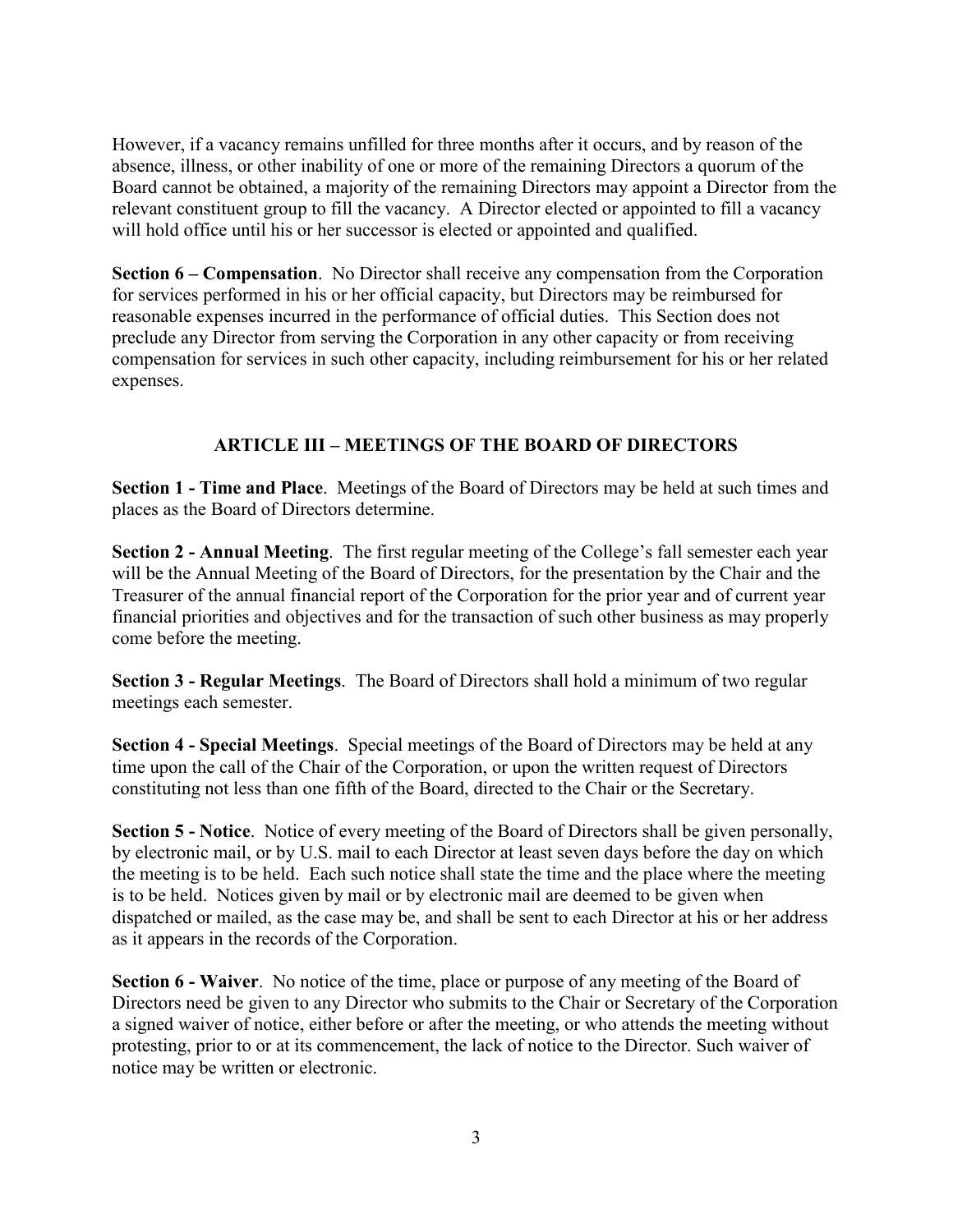**Section 7 - Quorum and Vote**. At each meeting of the Board of Directors, the presence of seven Directors, including at least one student Director, shall constitute a quorum for the transaction of any business. Unless otherwise specified in these By-laws or by law, a majority vote of the Directors present at the time of the vote, if a quorum is present, will be the act of the Board of Directors. Each regular Director, including the Chair, shall be entitled to one vote. Each alternate may attend meetings of the Board, and shall be entitled to vote on such matters that come before the Board to the extent that the alternate is substituting for an absent member of the same constituency. Directors shall vote in person and not by proxy. Any one or more Directors may participate in a meeting by means of electronic video screen communication or similar communications equipment allowing all persons participating in the meeting to see and hear each other at the same time. Participation by such means shall constitute presence in person at a meeting as long as each Director can participate in all matters before the Board, including, without limitation, the ability to propose, object to, and vote upon a specific action to be taken by the Board.

**Section 8 – Adjournment**. Any meeting of the Board may be adjourned by a majority vote of the Directors present at the meeting. If a quorum is not present, a majority of the Directors present may adjourn the meeting to another place and time.

**Section 9 - Conflict of Interest**. As further set forth in the Corporation's conflict of interest policy, each Director shall disclose to the Board the material facts as to his or her interest in any contract or transaction, including any directorships or offices held or financial interest, prior to any action by the Board regarding that contract or transaction. A Director that is interested in a contract or transaction may be counted in determining the presence of a quorum at a meeting of the Board to authorize the contract or transaction if this disclosure is made, *provided, however*, that the Director's vote may not be counted when determining whether a sufficient number of Directors has approved the contract or transaction.

**Section 10 - Order Within Meetings**. Meetings of the Board of Directors of the Corporation shall be governed by *Robert's Rules of Order,* most current edition, except that if there is any conflict between those rules and these By-laws, these By-laws shall take precedence.

### **ARTICLE IV - OFFICERS**

**Section 1 - Number**. The officers of the Corporation shall be a Chair, a Vice Chair, a Treasurer, and a Secretary, and such other officers as the Board of Directors may from time-to-time determine.

**Section 2 – Chair**. The College President, or his/her designee serving on the Board of Directors, shall be the Chair of the Corporation. The Chair shall be the chief executive officer of the Corporation and shall preside at all meetings of the Board of Directors. The Chair shall be responsible for the general supervision and control of the affairs of the Corporation and shall ensure that all policies, orders and resolutions of the Board of Directors are implemented. The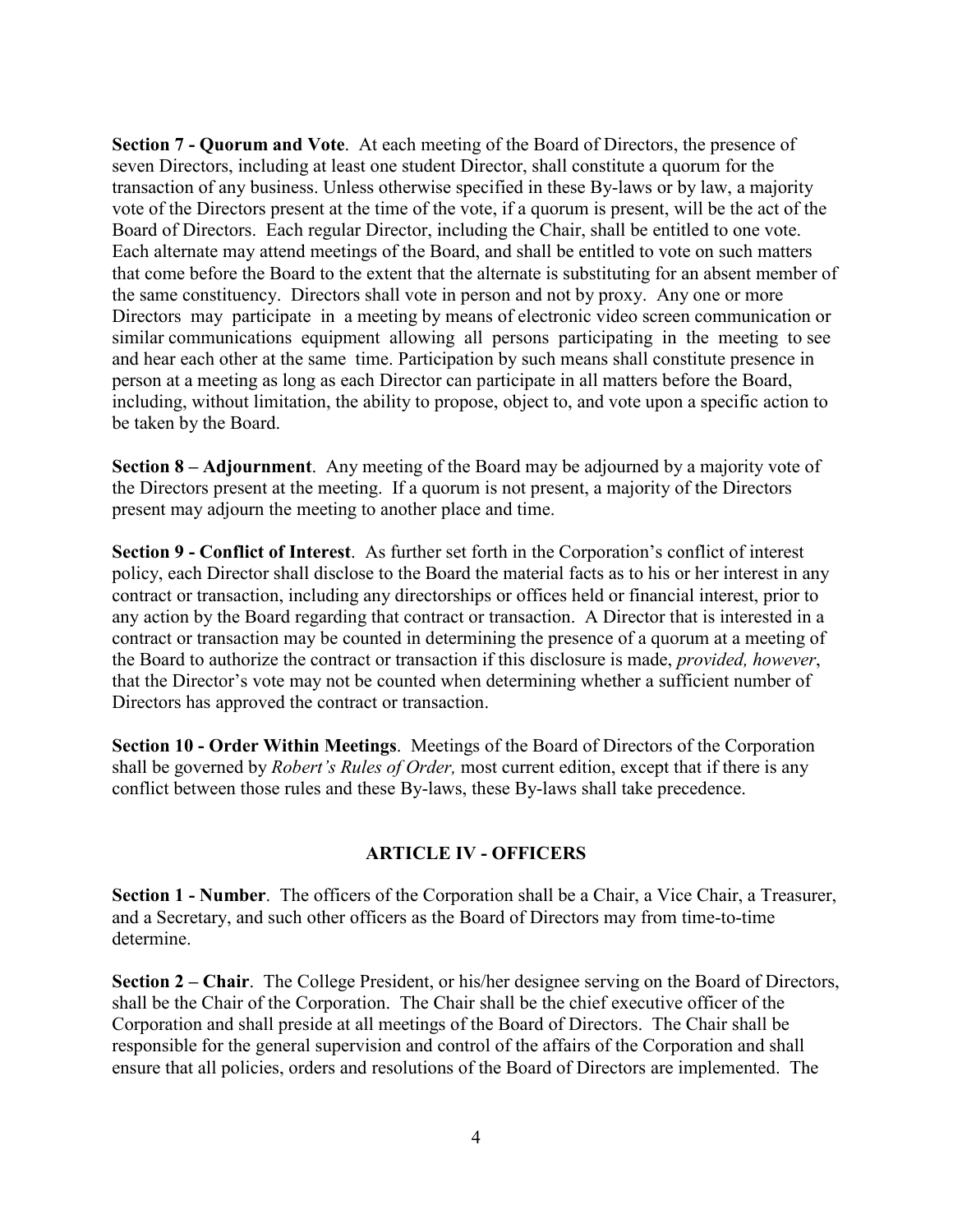Chair shall perform such other duties as requested by the Board of Directors or as are reasonably incidental to the office of chief executive officer and chair.

**Section 3 - Vice Chair**. The Board shall elect a Vice Chair of the Corporation. The Vice Chair shall perform the duties of the office of the Chair in case of a vacancy in the position of Chair, or in the Chair's absence or inability to act. The Vice Chair shall perform such other duties as assigned by the Board of Directors or the Chair.

**Section 4 – Treasurer**. The Business Manager shall serve as the Treasurer of the Corporation. The Treasurer shall be the chief financial officer of the Corporation and shall have charge and custody of, and be responsible for, all the funds of the Corporation and shall keep full and accurate accounts of receipts and disbursements in books belonging to the Corporation and shall deposit all moneys and other valuable effects in the name of and to the credit of the Corporation in such banks or other depositories as are designated by the Board of Directors. The Treasurer shall disburse the funds of the Corporation as ordered by the Board of Directors, taking proper vouchers for the disbursements, and shall render to the Chair and Directors at the regular meetings of the Board of Directors whenever they may require it, a statement of all transactions as chief financial officer and an account of the financial condition of the Corporation. The Treasurer shall perform all other duties incident to the office of Treasurer and such other duties as assigned by the Board of Directors or the Chair.

**Section 5 – Secretary**. The Board shall elect a Secretary of the Corporation. The Secretary shall issue notices of all meetings of the Board of Directors where notices are required by law or these By-laws. The Secretary shall attend and keep the minutes of the meetings of the Board of Directors, shall keep the seal of the Corporation and shall, when necessary, attest to the official acts of the Chair and the Board of Directors. The Secretary shall perform all other duties incident to the office of Secretary and such other duties as assigned by the Board of Directors or the Chair.

**Section 6 - Compensation.** No officer shall receive any compensation from the Corporation for services performed in his or her official capacity, but officers may be reimbursed for reasonable expenses incurred in the performance of official duties, subject to the approval of the Board of Directors.

#### **ARTICLE V- COMMITTEES**

**Section 1 – Committees of the Board.** The Board of Directors may, as set forth in these Bylaws or by resolution or resolutions adopted by a majority of the entire Board, establish such committees (including their term, duties and powers) as it shall deem necessary and advisable, each consisting of three or more Directors and each of which, to the extent provided in the resolution, shall have the authority of the Board, except that no committee shall have authority as to following matters: (a) any action related to the Certificate of Incorporation, (b) any amendments to, or repeal of, these By-laws, (c) the filling of vacancies in the Board or in any committee, (d) the fixing of compensation of Directors for serving on the Board or on any committee, (e) the amendment or repeal of any resolution of the Board which by its terms shall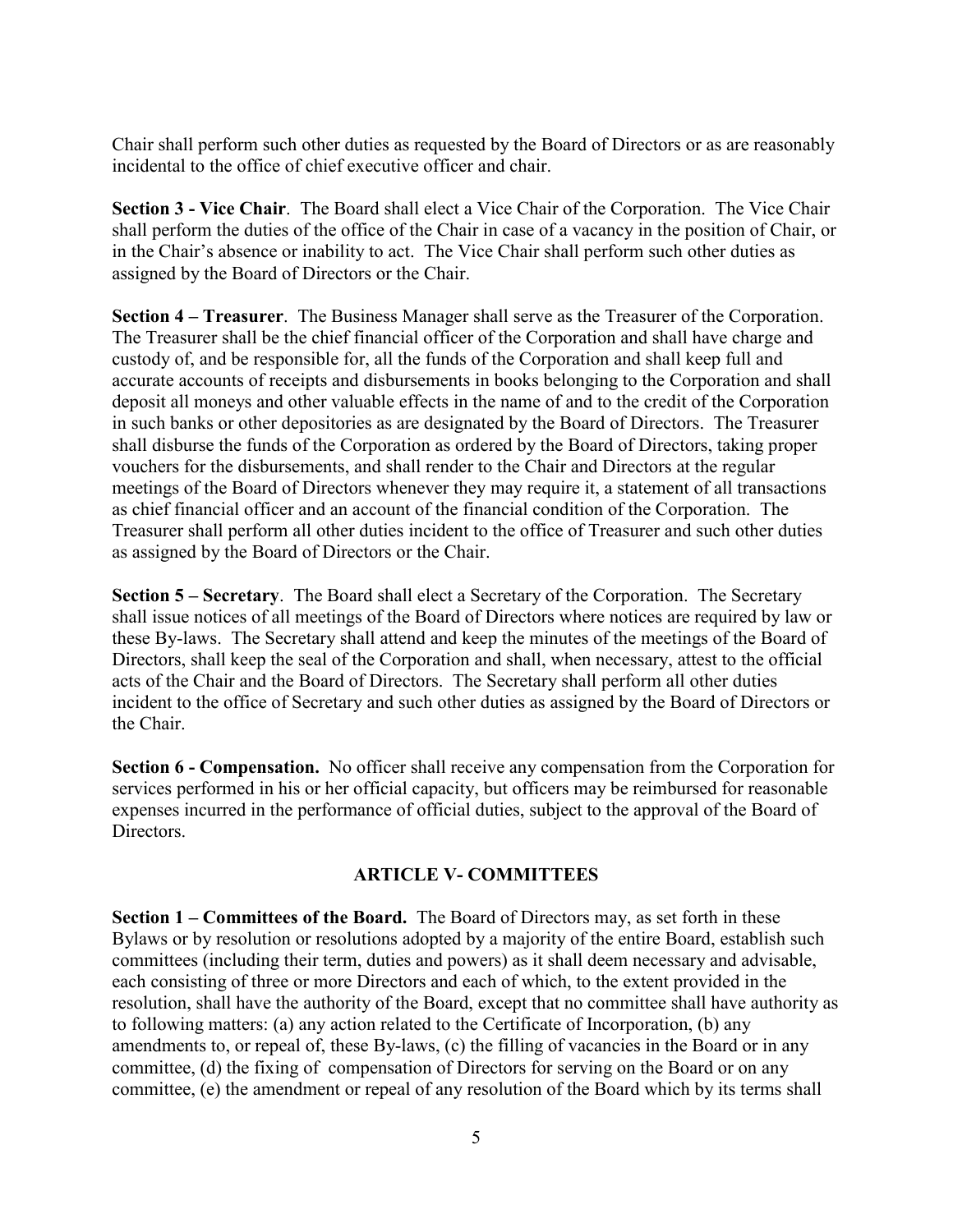not be so amendable or repealable or (f) any action otherwise prohibited by law. Each committee of the Board shall keep minutes and report on these proceedings to the Board at or before the next scheduled Board meeting. The committees of the Board shall include the following:

**(a) Executive Committee.** The Board of Directors shall have an Executive Committee consisting of the officers of the Corporation, and such additional Director(s), if any, as are necessary to constitute an administrative/faculty majority of one. The Chair of the Corporation shall serve as Chair of the Executive Committee. The committee, when College classes are not in session and in emergency situations, shall have and may exercise all powers of the Board of Directors except as otherwise provided in this Section 1.

**(b) Audit Committee.** The Board shall have an Audit Committee, which shall consist of the two Independent Directors and one student Director elected by the Board, who also meets the definition of Independent Director. The Audit Committee shall oversee the accounting and financial reporting processes of the Corporation and the audit of the Corporation's financial statements. The Audit Committee's responsibilities shall include the following:

- annually select or renew the selection of an independent auditor to conduct an audit, subject to the approval of The City University of New York;
- review with the independent auditor the scope and planning of the audit prior to the audit's commencement;
- upon completion of the audit, review and discuss with the independent auditor: (A) any material risks and weaknesses in the internal controls identified by the auditors; (B) any restrictions on the scope of the auditor's activities or access to requested information; (C) any significant disagreements between the auditor and management; and (D) the adequacy of the Corporation's accounting and financial reporting processes;
- annually consider the performance and independence of the independent auditor;
- oversee the adoption, implementation of, and compliance with the Corporation's conflict of interest policy; and
- report on the committee's activities to the Board.

**Section 2 – Committees of the Corporation.** The Board of Directors may establish such other committees as it deems necessary and advisable. These committees shall be committees of the Corporation, not of the Board, and shall have only the powers specifically delegated to them by the Board and shall have no authority to bind the Board. The committees of the Corporation shall include the following: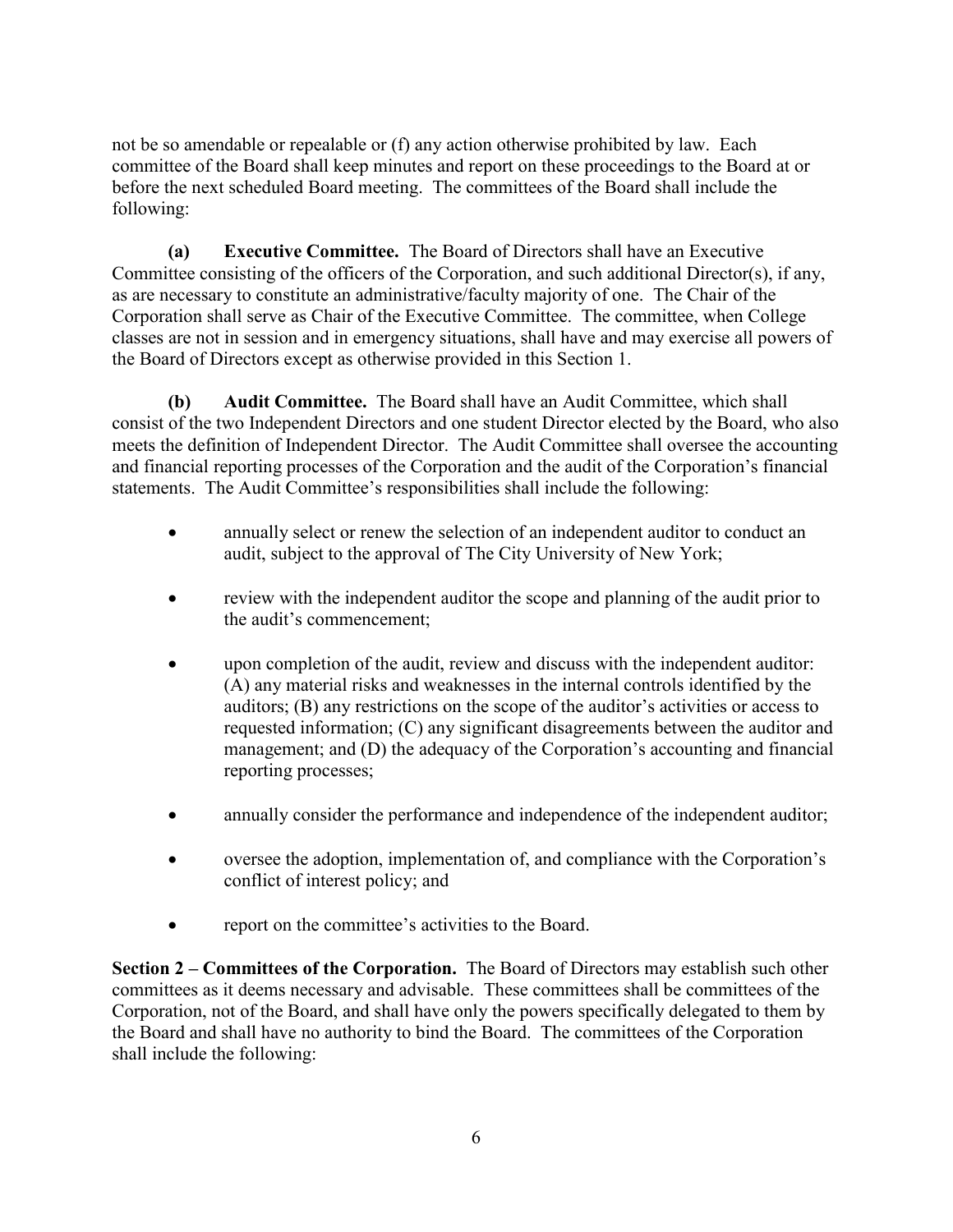**(a) Budget Committee.** The Corporation shall have a Budget Committee with seven members, including the Student Government president, three other student Directors elected by the Board, the Business Manager, and two other committee members appointed by the College President from among the administration and faculty Directors. The Budget Committee shall be empowered to receive and review student activity fee budget requests and to develop and allocate a budget for the Corporation subject to the review of the Board of Directors for conformance with the expenditure categories set forth in the Bylaws of the Board of Trustees of The City University of New York, and as to whether they are inappropriate, improper or inequitable.

**Section 3 - Committee Operating Procedures.** Each committee shall meet upon call of its chair or of any two (2) of its members upon such notice given to its members as is provided in these By-Laws for the giving of notice to Directors for meetings of the Board of Directors or upon such other notice, if any, as the committee may determine. Unless otherwise provided in these By-Laws, a majority of members of a committee shall be present to constitute a quorum. The chair of each committee shall be appointed by its members unless appointed by the Board of Directors, the Chair of the Corporation, or otherwise set forth in these By-Laws. Acts and decisions of the committees shall be by majority vote of those present at the time of the vote, if a quorum is present at such time. The committees shall keep regular minutes of their proceedings and make the same available to the Board upon request.

### **ARTICLE VI - BOOKS AND RECORDS; FINANCIAL MATTERS**

**Section 1 - Books**. The Corporation shall keep complete books of all the business transactions of the Corporation and minutes of the proceedings of its Board of Directors and committees, as well as copies of its Certificate of Incorporation, these By-Laws, any and all annual financial statements of the Corporation, and any quarterly income statements or balance sheets of the Corporation prepared by it.

**Section 2 - Fiscal Year**. The fiscal year of the Corporation shall be July 1 through June 30.

**Section 3 - Ownership of Assets**. No director, officer or employee of the Corporation shall have any right, title or interest in any of the assets and funds of the Corporation; all assets and funds of the Corporation shall be owned exclusively by the Corporation.

**Section 4 – Banks Accounts, Deposits**. All funds of the Corporation shall be deposited in an account or accounts in the name of the Corporation in a bank or banks designated by the Board and shall be used solely to pay the proper expenses of the Corporation.

**Section 5 - Signatures.** All checks, drafts, notes, orders for the payment of money, withdrawals, and evidences of indebtedness of the Corporation shall be signed by such officer or officers or agent or agents of the Corporation and in such manner as the Board of Directors from time to time may determine by resolution. In the absence of such determinations by the Board, such instruments be signed by the Treasurer, the Chair or such other authorized signatories who shall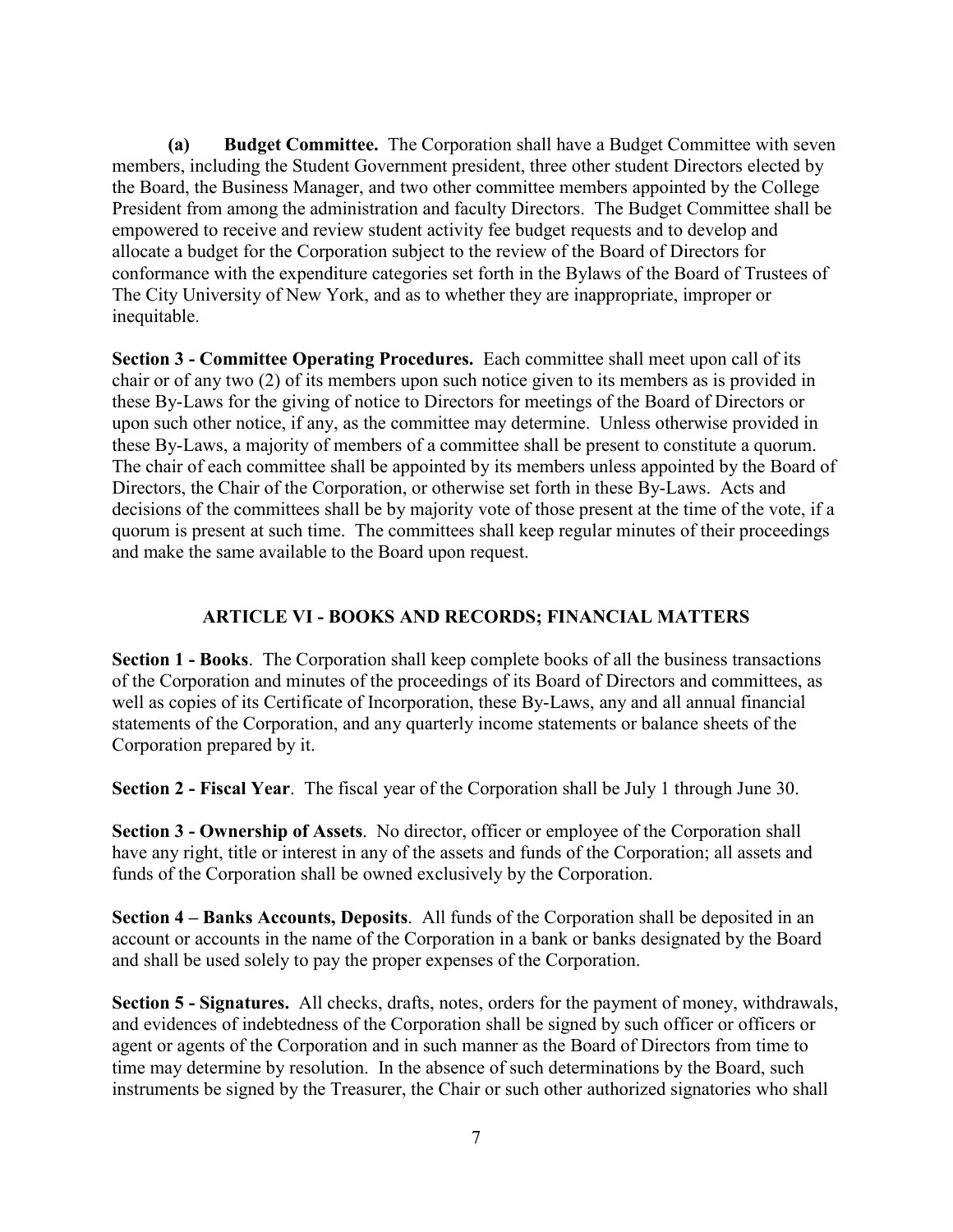be designated by the Board at the beginning of each academic year of the College, except that instruments regarding amounts over \$2,500 must be signed by two authorized signatories, one of whom shall be either the Chair or the Treasurer.

**Section 6 - Contracts**. No contract may be entered into on behalf of the Corporation unless and except as authorized by the Board of Directors. The Chair, or his or her designee from among the other Directors, is authorized to sign contracts on the Corporation's behalf.

**Section 7 – Investments**. Any funds or other assets of the Corporation which, in the judgment of the Board of Directors, shall not immediately be required to effect the purposes of the Corporation, may be invested, reinvested, and administered by the Board of Directors in such investments as in the judgment of the Board of Directors are sound and proper. The Treasurer shall have the authority to invest and reinvest such funds in Bank Certificates of Deposit, Bank Savings Accounts, U.S. Treasury Notes and Certificates, or the CUNY Investment Pool, without further action of the Directors.

**Section 9 - Financial Records and Accounts**. The Corporation's financial records and accounts shall be kept in a form consistent with generally accepted accounting principles.

**Section 10 - Audit**. The Corporation's financial records and accounts shall be audited annually, and at such other times as directed by the Board of Directors, by an independent certified public accountant or firm designated by the Audit Committee.

### **ARTICLE VII - GOVERNANCE**

The Corporation shall operate consistent with the bylaws, policies and regulations of The City University of New York and any policies, regulations and orders of the College. Nothing contained in these By-Laws shall be construed as diminishing the rights, duties and intentions as defined in Article XVI of the By-laws of the Board of Trustees of The City University of New York.

### **ARTICLE VIII - AMENDMENTS**

The Certificate of Incorporation and By-laws of the Corporation may be amended, altered or repealed in whole or in part, by the affirmative vote of at least two-thirds of the entire Board (i.e., the total number of Directors entitled to vote which the Corporation would have if there were no vacancies) at any regular or special meeting of the Board, provided that written notice of the substance of the amendment is given with notice of the meeting, to all Directors, in accordance with the notice provisions set forth in Article III, Section 5 of these By-laws. Any proposed amendment to the Certificate of Incorporation or By-laws of the Corporation is subject to the approval of the Board of Trustees of The City University of New York.